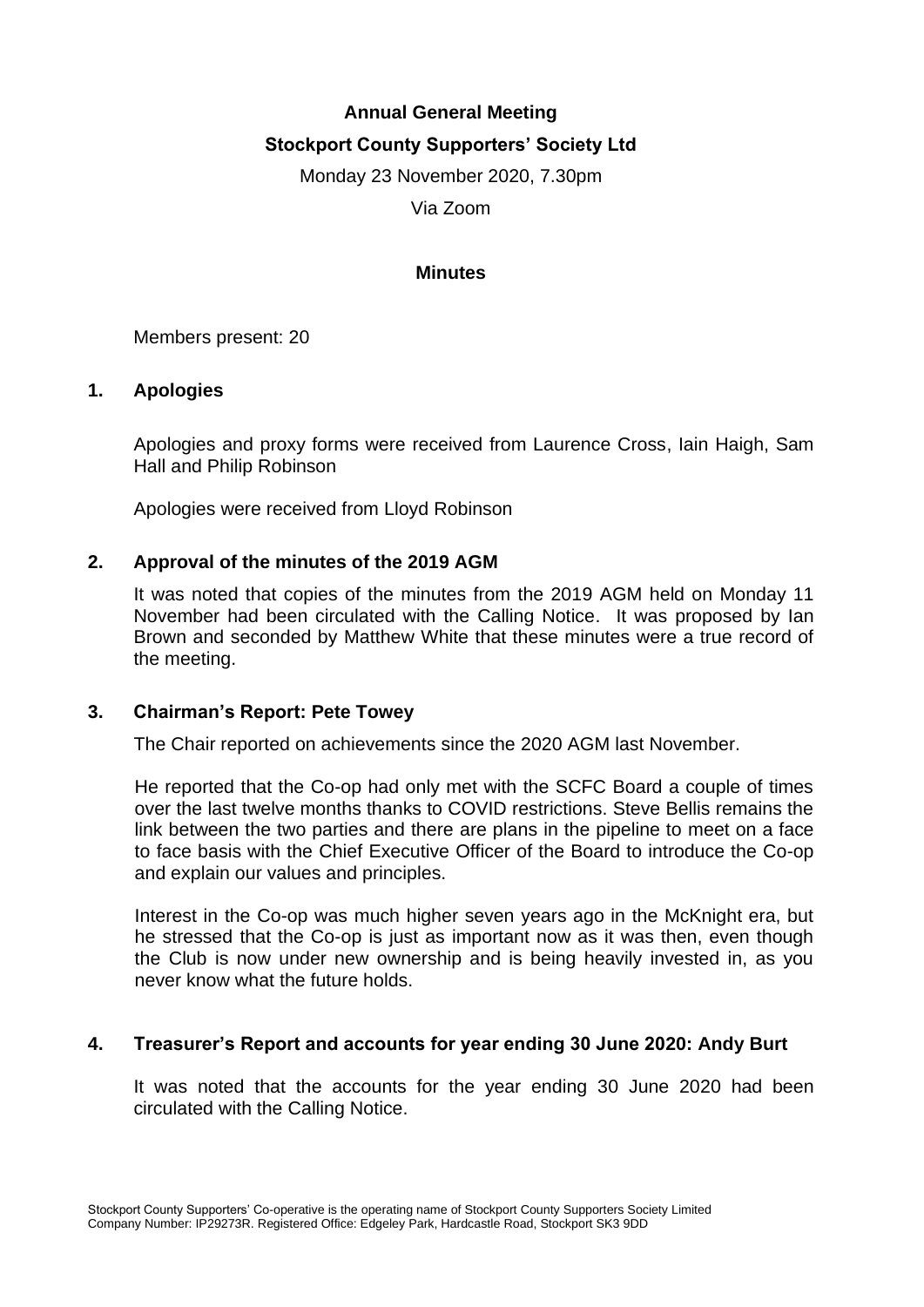# **5. Approval of the accounts for year ending 30 June 2020**

This was proposed by Matthew White and seconded by Emma Mannion. Approved.

## **6. Approval for the 2020/21 accounts to be independently examined rather than audited**

This was proposed by Pete Towey and seconded by Clem Beaumont. Approved.

# **7. Appointment of Inspectors of accounts**

The Chair advised that Sedulo should be appointed to complete the inspection of accounts for 2020/21. This was proposed by Matthew White and seconded by Clem Beaumont. Approved.

# **8. Membership Report: Damian Beaumont**

Damian outlined the current membership position. At present there are 275 members.

It was reported that, in line with other Trusts, expiring memberships had been extended beyond the AGM date as a gesture of goodwill as it is appreciated that members may have had difficulty in renewing during lockdown, especially cash payers.

When life gets back to normal, the Co-op will be looking at ways of driving membership numbers up.

### **9. Hatters Half / Fundraising: John Giles**

John reported that the Hatters Half Marathon that had been scheduled to take place on Sunday 6 September 2020 had unfortunately had to be cancelled due to the COVID restrictions.

The Board are hoping that the 2021 event can take place. A date had been provisionally set as Sunday 5 September 2021 and a decision will be made in March as to whether it can go ahead. It was noted that costs will go up for this event as the Council now charge for traffic management where previously it had been free of charge.

The Half Marathon is the biggest contributor to the Guardian Account. The 2019 event raised £4,400.

### **10. Media Report: Ian Brown**

Ian reported that the Co-op Cabin had been retired in order to create more space in the car park. The request from the Co-op for an alternative site on match days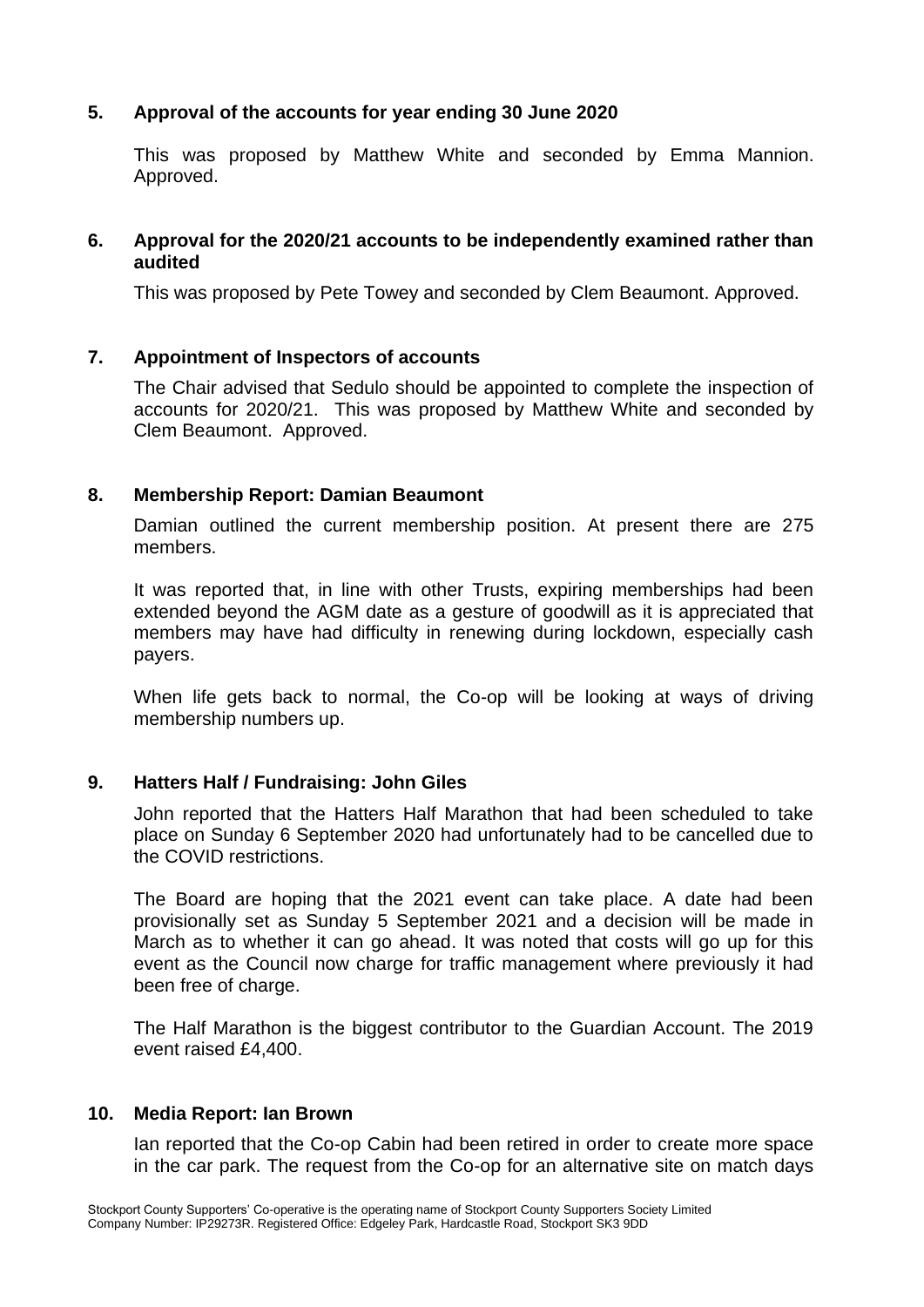to the Club had been granted and they had been offered a spot in the family lounge. This used to be based on the ground floor but there were plans afoot to move it up to the first floor which would make it even more remote. It was noted that negotiations were ongoing.

It was reported that the website was up to date. All communications were being posted to all message boards, Facebook, Twitter and Instagram.

A media subcommittee consisting of Ian, Mike Swann and Paul Thompson had been formed but had not managed to meet very regularly due to obvious reasons.

The membership were thanked for their support.

#### **11. Guardian Account**

It was noted that the current amount in the Guardian Account was £78,229.73.

It was noted that the full terms of reference for the account could be found on the Co-op website, but the money could only be used to purchase an asset for the Club and the members would decide what that was.

The account has four signatories, of which three would be needed to withdraw any monies. As one of the signatories was Ed Keane who was now no longer a member of the Board, this would need to be reviewed at the first meeting of the new Board.

#### **12. Charity of the Year**

It was noted that the Co-op charity of the year was the Wellspring. It was proposed by the Chair that we continue to adopt this charity for the next twelve months. This was seconded by Clem Beaumont. Approved.

### **13. Any other business – Danny Bergara Statue**

The Board suggested the idea of funding a statue of Danny Bergara to the membership as a way of raising the profile of the Co-op in a positive way. Following on from some very early research this would cost in the region of £40,000.

This idea was agreed in principle and it was agreed that all fundraising over the following twelve months would now focus on this rather than the Guardian Account.

### **14. Election Results**

The election results were announced.